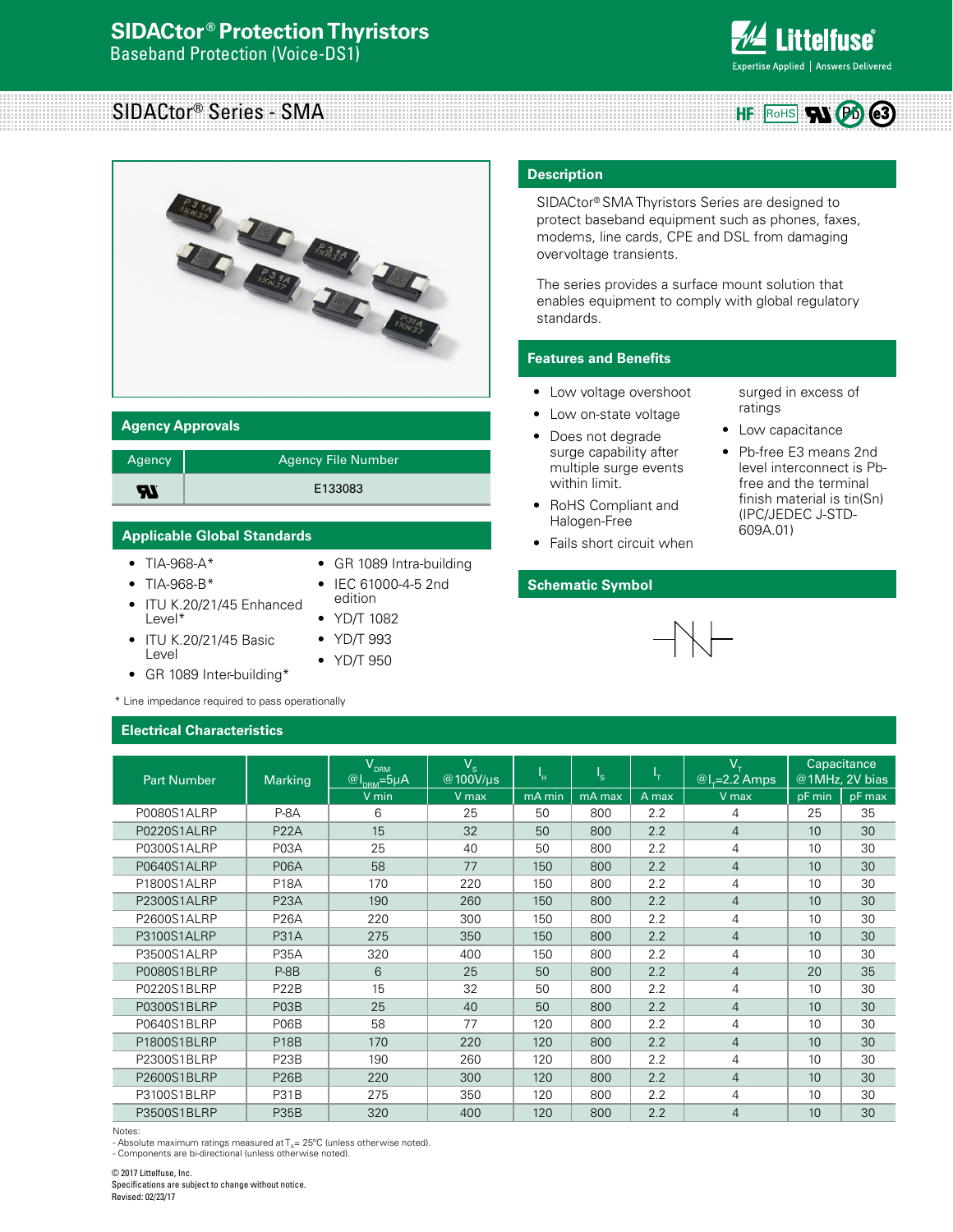# **Surge Ratings**

|        |                                        |                           |                                          |                               | "PP                             |                                            |                               |                                 |                              |            |             |
|--------|----------------------------------------|---------------------------|------------------------------------------|-------------------------------|---------------------------------|--------------------------------------------|-------------------------------|---------------------------------|------------------------------|------------|-------------|
| Series | $0.2/310^{-7}$<br>0.5/700 <sup>2</sup> | $2/10^{-7}$<br>$2/10^{2}$ | 8/20 <sup>1</sup><br>1.2/50 <sup>2</sup> | 10/160<br>10/160 <sup>2</sup> | 10/560 1<br>10/560 <sup>2</sup> | $5/320$ <sup>1</sup><br>9/720 <sup>2</sup> | 10/360<br>10/360 <sup>2</sup> | 10/1000<br>10/1000 <sup>2</sup> | 5/310<br>10/700 <sup>2</sup> | $50/60$ Hz | di/dt       |
|        | A min                                  | A min                     | A min                                    | A min                         | A min                           | A min                                      | A min                         | A min                           | A min                        | A min      | Amps/us max |
| A      | 20                                     | 150                       | 150                                      | 90                            | 50                              | 75                                         | 75                            | 50                              | 75                           | 20         | 500         |
| B      | $\overline{\phantom{0}}$               | 250                       | 250                                      | 90                            | 60                              | 75                                         | 75                            | 55                              | 75                           | 25         | 500         |

Notes:

1 Current waveform in µs 2 Voltage waveform in us - Peak pulse current rating (I<sub>PP</sub>) is repetitive and guaranteed for the life of the product that remains in thermal equilibrium.

- I<sub>PP</sub> ratings applicable over temperature range of -40°C to +85°C

- The component must initially be in thermal equilibrium with -40°C  $\leq$  T<sub>J</sub>  $\leq$  +150°C

#### **Thermal Considerations**

| Package  | Symbol         | Parameter                               | Value           | Unit        |
|----------|----------------|-----------------------------------------|-----------------|-------------|
| DO-214AC |                | Operating Junction Temperature Range    | $-40$ to $+150$ | $^{\circ}C$ |
|          | ' s            | Storage Temperature Range               | $-65$ to $+150$ | °C          |
|          | $R_{\theta$ JA | Thermal Resistance: Junction to Ambient | 90              | °C/W        |

#### **V-I Characteristics**



# **Normalized V<sub>s</sub> Change vs. Junction Temperature <b>Normalized DC Holding Current vs. Case Temperature**



# **t**, **x t**<sub>d</sub> Pulse Waveform





<sup>© 2017</sup> Littelfuse, Inc. Specifications are subject to change without notice. Revised: 02/23/17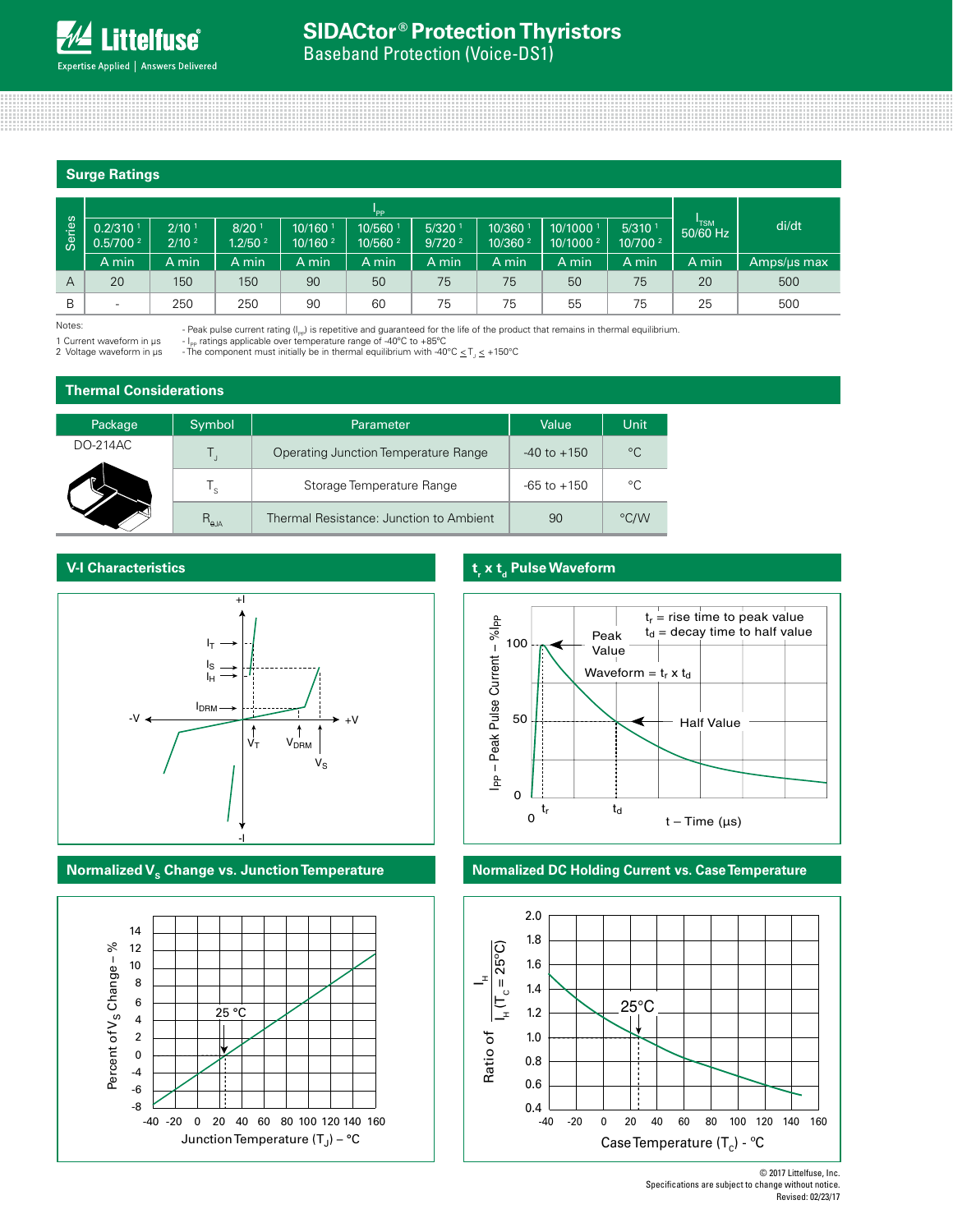# **SIDACtor ® Protection Thyristors**

Baseband Protection (Voice-DS1)



# **Soldering Parameters**

| <b>Reflow Condition</b> |                                             | Pb-Free assembly<br>(see Fig. 1) |                                                       |                                                |
|-------------------------|---------------------------------------------|----------------------------------|-------------------------------------------------------|------------------------------------------------|
|                         | - Temperature Min (T <sub>s(min)</sub> )    | $+150^{\circ}$ C                 | Ть                                                    |                                                |
| Pre Heat                | - Temperature Max $(T_{\text{simax}})$      | $+200^{\circ}$ C                 |                                                       |                                                |
|                         | -Time (Min to Max) (t)                      | 60-180 secs.                     | T,                                                    |                                                |
| to peak)                | Average ramp up rate (Liquidus Temp (T,)    | 3°C/sec. Max.                    | $\Gamma_{S(max)}$                                     |                                                |
|                         | $T_{S(max)}$ to $T_{L}$ - Ramp-up Rate      | 3°C/sec. Max.                    |                                                       |                                                |
|                         | -Temperature (T.) (Liquidus)                | $+217^{\circ}$ C                 | Temperatur<br>$\textbf{T}_{\mathsf{S}(\textsf{min})}$ | Preheat                                        |
| Reflow                  | -Temperature (t,)                           | 60-150 secs.                     |                                                       | Lς                                             |
| PeakTemp $(T_{n})$      |                                             | $+260(+0/-5)$ °C                 |                                                       |                                                |
|                         | Time within 5°C of actual Peak Temp $(t_n)$ | 30 secs. Max.                    | 25                                                    | + time to peak temperature<br>(t 25°C to peak) |
| Ramp-down Rate          |                                             | 6°C/sec. Max.                    |                                                       |                                                |
|                         | Time 25°C to Peak Temp $(T_{n})$            | 8 min. Max.                      |                                                       |                                                |
| Do not exceed           |                                             | $+260^{\circ}$ C                 |                                                       |                                                |



# **Physical Specifications**

| <b>Lead Material</b>   | Copper Alloy                                                   |
|------------------------|----------------------------------------------------------------|
| <b>Terminal Finish</b> | 100% Matte-Tin Plated                                          |
| <b>Body Material</b>   | UL Recognized epoxy meeting<br>flammability classification V-0 |

# **Environmental Specifications**

| <b>High Temp Voltage</b><br><b>Blocking</b>       | 80% Rated V <sub>DRM</sub> (V <sub>AC</sub> Peak) +125°C or +150°C,<br>504 or 1008 hrs. MIL-STD-750 (Method 1040)<br>JEDEC, JESD22-A-101 |
|---------------------------------------------------|------------------------------------------------------------------------------------------------------------------------------------------|
| <b>Temp Cycling</b>                               | -65°C to $+150$ °C, 15 min. dwell, 10 up to 100<br>cycles. MIL-STD-750 (Method 1051) EIA/JEDEC,<br>JFSD22-A104                           |
| <b>Biased Temp &amp;</b><br><b>Humidity</b>       | 52 V <sub>pc</sub> (+85°C) 85%RH, 504 up to 1008 hrs. EIA/<br>JEDEC, JESD22-A-101                                                        |
| <b>High Temp Storage</b>                          | +150°C 1008 hrs. MIL-STD-750 (Method 1031)<br>JEDEC, JESD22-A-101                                                                        |
| <b>Low Temp Storage</b>                           | -65°C, 1008 hrs.                                                                                                                         |
| <b>Thermal Shock</b>                              | 0°C to +100°C, 5 min. dwell, 10 sec. transfer,<br>10 cycles. MIL-STD-750 (Method 1056) JEDEC,<br>JESD22-A-106                            |
| <b>Autoclave (Pressure</b><br><b>Cooker Test)</b> | +121°C, 100%RH, 2atm, 24 up to 168 hrs. EIA/<br>JEDEC, JESD22-A-102                                                                      |
| <b>Resistance to Solder</b><br><b>Heat</b>        | +260°C, 30 secs. MIL-STD-750 (Method 2031)                                                                                               |
| <b>Moisture Sensitivity</b><br>Level              | 85%RH, +85°C, 168 hrs., 3 reflow cycles<br>(+260°C Peak). JEDEC-J-STD-020, Level 1                                                       |

# **Additional Information**